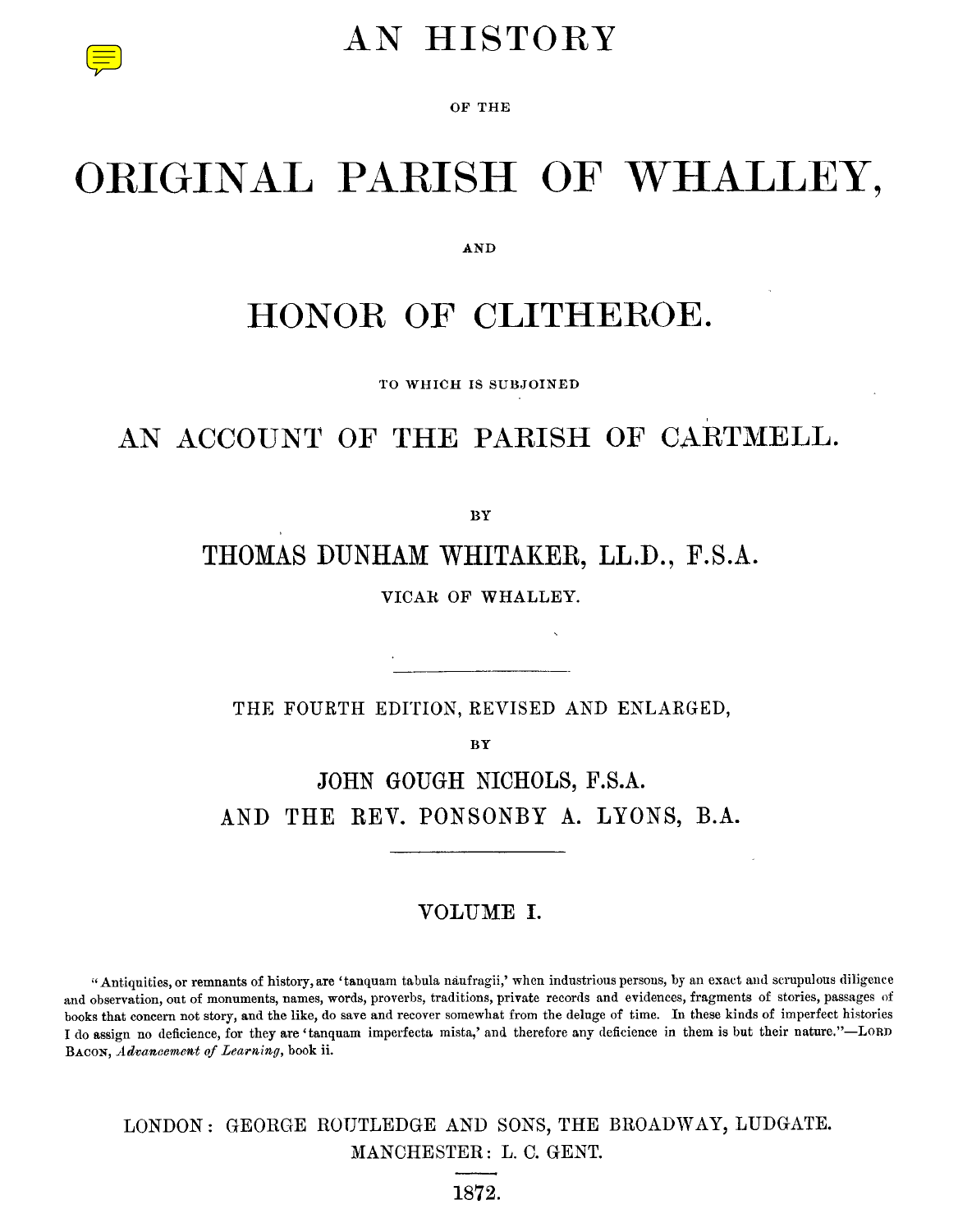### CONTENTS OF THE FIRST VOLUME.

|           | CONTENTS OF THE FIRST VOLUME.                      |           |           |           |           |           |   |   |           |      |
|-----------|----------------------------------------------------|-----------|-----------|-----------|-----------|-----------|---|---|-----------|------|
|           |                                                    |           |           |           |           |           |   |   |           |      |
|           |                                                    |           |           |           |           |           |   |   |           | PAGE |
|           | Preface to the Fourth (the present) Edition        |           |           |           |           |           |   |   |           | ix   |
|           | Biographical Memoirs of The Author                 |           | $\bullet$ | ٠         | $\bullet$ |           | ۰ | ٠ | $\bullet$ | xiii |
|           | Original Dedication to Charles Townley, esq.       |           |           |           |           | $\bullet$ | ٠ | ٠ |           | lvii |
|           | Preface to the First Edition                       | $\bullet$ | $\bullet$ | $\bullet$ | $\bullet$ | $\bullet$ |   |   |           | lix  |
|           | Subscribers to the First Edition                   | $\bullet$ |           |           | ٠         | $\bullet$ | ٠ |   |           | lxiv |
|           | Advertisements to the Second and Third Editions    |           |           |           |           |           |   |   |           | lxvi |
|           |                                                    |           | BOOK I.   |           |           |           |   |   |           |      |
| Снар. I.  | Introductory.--Natural Features, Rivers, Etymology |           |           |           |           |           |   |   |           |      |
| CHAP. II. | Roman History                                      |           |           |           |           |           |   |   |           | 11   |
|           | The Itinerary attributed to Richard of Cirencester |           |           |           |           | $\bullet$ | ٠ |   |           | 14   |
|           | Ribchester and its Antiquities                     |           |           |           |           |           |   |   |           | 17   |
|           |                                                    |           |           |           |           |           |   |   |           |      |

#### BOOK I.

|                                                 | Original Dedication to Charles Townley, esq.            |                |           |           |           |           |           |           |           | lvii |
|-------------------------------------------------|---------------------------------------------------------|----------------|-----------|-----------|-----------|-----------|-----------|-----------|-----------|------|
|                                                 | Preface to the First Edition<br>٠                       | ٠              | ٠<br>٠    |           | ٠         |           |           |           |           | lix  |
|                                                 | Subscribers to the First Edition                        | $\bullet$<br>٠ | ٠         |           |           |           |           |           | lxiv      |      |
| Advertisements to the Second and Third Editions |                                                         |                |           |           |           |           |           |           | lxvi      |      |
|                                                 |                                                         | BOOK I.        |           |           |           |           |           |           |           |      |
| Снар. I.                                        | Introductory.—Natural Features, Rivers, Etymology       |                |           |           |           |           |           |           |           |      |
| CHAP. II.                                       | Roman History<br>$\sim$<br>$\sim$                       |                |           | $\bullet$ |           | ٠         | $\bullet$ | ٠         |           | 11   |
|                                                 | The Itinerary attributed to Richard of Cirencester      |                |           |           | ٠         | ٠         | ٠         | ٠         | $\bullet$ | 14   |
|                                                 | Ribchester and its Antiquities<br>$\bullet$             |                | $\bullet$ | $\bullet$ | ٠         | ٠         | ٠         | $\bullet$ | ٠         | 17   |
|                                                 | Roman Roads                                             |                | ٠         | $\bullet$ | $\bullet$ | $\bullet$ | ٠         | $\bullet$ | $\bullet$ | 41   |
|                                                 | CHAP. III. Memorials of the Parish during the Saxon Æra |                |           |           | ٠         | $\bullet$ | $\bullet$ | ٠         | $\bullet$ | 48   |
|                                                 | Domesday Book for Lancashire, South of the Ribble       |                |           |           |           |           |           |           |           | 53   |
|                                                 |                                                         | BOOK II.       |           |           |           |           |           |           |           |      |
| Снар. I.                                        | Ecclesiastical History                                  |                |           |           |           |           |           |           |           | 65   |
|                                                 | The Status de Blackburnshire                            |                |           |           | $\bullet$ | ٠         | ٠         | $\bullet$ |           | 66   |
|                                                 | The White Church under the Leigh                        |                |           |           |           |           |           |           |           | 70   |
|                                                 |                                                         |                |           |           |           |           |           |           |           |      |

#### BOOK II.

|           | Roman Roads                                                                       |          |  |  |  | 41  |
|-----------|-----------------------------------------------------------------------------------|----------|--|--|--|-----|
|           | CHAP. III. Memorials of the Parish during the Saxon Æra                           |          |  |  |  | 48  |
|           | Domesday Book for Lancashire, South of the Ribble                                 |          |  |  |  | 53  |
|           |                                                                                   |          |  |  |  |     |
|           |                                                                                   | BOOK II. |  |  |  |     |
| Снар. I.  | Ecclesiastical History                                                            |          |  |  |  | 65  |
|           | The Status de Blackburnshire                                                      |          |  |  |  | 66  |
|           | The White Church under the Leigh                                                  |          |  |  |  | 70  |
|           | The Deans of Whalley                                                              |          |  |  |  | 73  |
|           | Case of the Monks of Pontefract regarding the Church of Whalley                   |          |  |  |  | 77  |
|           | Peter de Cestria, the only Rector of Whalley                                      |          |  |  |  | 80  |
| CHAP. II. | History of Whalley Abbey, originally founded at Stanlaw in Cheshire               |          |  |  |  | 88  |
|           | Grievances of the Abbey of Salley on the translation of the Abbey of Stanlaw      |          |  |  |  | 84  |
|           | Valor of the Church of Whalley and its Chapels, taken in 1296                     |          |  |  |  | 86  |
|           | Abbots of Stanlaw, and the Monks at their translation to Whalley                  |          |  |  |  | 88  |
|           | Biographical Catalogue of the Abbots of Whalley                                   |          |  |  |  | 91  |
|           | The Hermitage, and its Abolition                                                  |          |  |  |  | 101 |
|           | Injunctions given to the Monastery of Whalley, temp. Hen. VIII.                   |          |  |  |  | 107 |
|           | The Pilgrimage of Grace                                                           |          |  |  |  | 108 |
|           | Catalogue of the Monks of Whalley, during the 14th and 15th centuries             |          |  |  |  | 112 |
|           | The Compotus of 1478 and that of 1521 (in parallel columns).                      |          |  |  |  | 116 |
|           | The Construction of Monasteries in general and of Cistercian Houses in particular |          |  |  |  | 135 |
|           | The Remains of Whalley Abbey as they exist at present.                            |          |  |  |  | 139 |
|           | Indulgences granted for the removal of Stanlaw.                                   |          |  |  |  | 144 |
|           | Poetical Epitaphs of the Lacies                                                   |          |  |  |  | 147 |
|           | Documents from the Commonplace Book of the Abbey                                  |          |  |  |  | 149 |
|           | French Poem written after the Battle of Neville's Cross.                          |          |  |  |  | 155 |
|           |                                                                                   |          |  |  |  |     |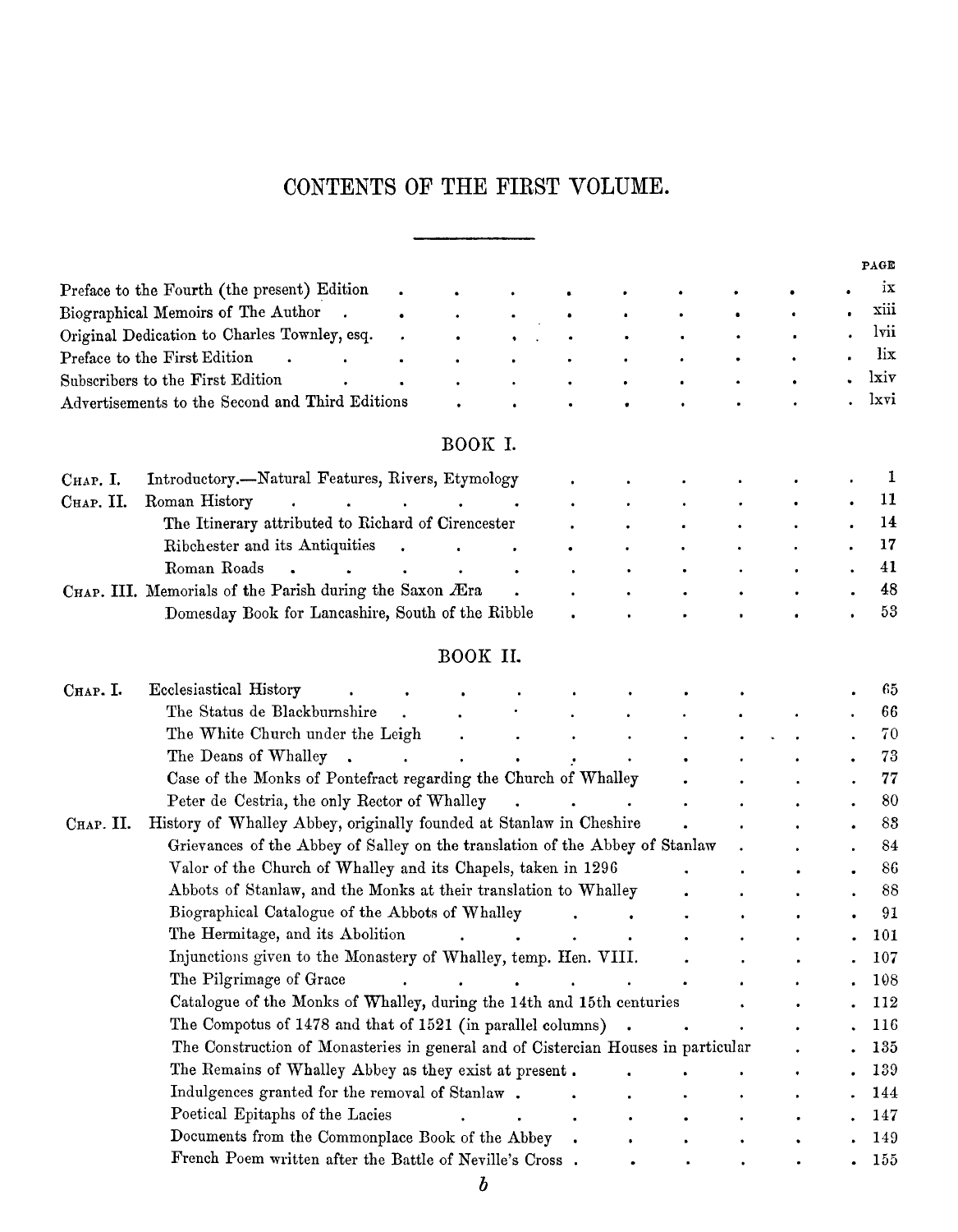| Vİ.       | CONTENTS.                                                                                                              |                      |           |  |    |            |
|-----------|------------------------------------------------------------------------------------------------------------------------|----------------------|-----------|--|----|------------|
|           | CHAP. II.-continued.                                                                                                   |                      |           |  |    | PAGE       |
|           | French and Latin Poem on Taxation, written circ. 1337                                                                  |                      |           |  |    | 156        |
|           | Latin Sermon by Fr. Johannes de Glovernia, who died in 1328 .                                                          |                      |           |  |    | 158        |
|           | Documents relating to the Appropriation of the Church of Whalley to the Abbey.                                         |                      |           |  |    | 160<br>166 |
|           | Valuation of Great Tithes in 1298 and 1310<br>Petition for Appropriation of the Church of Preston                      |                      |           |  |    | 168        |
|           | Various Corrodies granted by the Abbey                                                                                 |                      |           |  |    | 169        |
|           | Obit founded for Bishop Roger de Meuland                                                                               |                      |           |  |    | 172        |
|           | Rights of the Chapel of Clitheroe and Church of Slaidburne within the Forest of Bowland                                |                      |           |  |    | 173        |
|           | Visitation made by John Abbot of Savigny in 1320                                                                       |                      |           |  |    | 177        |
|           | Deed of Sale of a Slave (p. 175) and the hiring of a Servant for Life                                                  |                      |           |  |    | 179        |
|           | Runic Alphabet (with fac-simile)                                                                                       |                      |           |  |    | 181        |
|           | Contracts for Sale and Delivery of Wood                                                                                |                      |           |  |    | ib.        |
|           | Sale of the Abbey and its Demesnes                                                                                     |                      |           |  |    | 183        |
|           | Notices of Whalley Park                                                                                                |                      |           |  |    | 183, 203   |
|           | Inventory of all the Goods of the Monastery, 28 Hen. VIII.                                                             |                      |           |  |    | 185        |
|           | The Abbey Kitchener's last Account, 28 Hen. VIII.                                                                      |                      |           |  |    | 188        |
|           | Part of another Inventory made in 1536.                                                                                |                      |           |  |    | 189        |
|           | State of the Abbey estates after the Attainder                                                                         |                      |           |  |    | ib.        |
|           | Observations on the Dissolution of Monasteries                                                                         |                      |           |  |    | 190<br>ib. |
|           | Agreement on the Tithe of Hay, made in 1330<br>Valor of the Estates of the Abbey, 36 Hen. VIII.                        |                      |           |  |    | 191        |
|           | The Lectionary of Whalley Abbey, throughout the year.                                                                  |                      |           |  |    | 193        |
|           | Seals attached to Whalley Charters (as engraved in Plate)                                                              |                      |           |  |    | 200        |
|           | The Seal and Arms of Whalley Abbey.                                                                                    |                      |           |  |    | 201        |
|           | CHAP. III. Parish Church and Vicarage of Whalley                                                                       |                      |           |  |    | 202        |
|           | The divisce made in 1306 between the medicties of Billington                                                           |                      |           |  |    | 203        |
|           | Chapels of the old foundation in the Parish of Whalley, with the measure of their respective                           |                      |           |  |    |            |
|           | glebes in oxgangs and acres                                                                                            | $\ddot{\phantom{a}}$ |           |  |    | 205        |
|           | Exoneration of the Chaplains of Colne, Burnley, Church, and Haslingden, from the repairs of the                        |                      |           |  |    |            |
|           | Parish Church                                                                                                          |                      |           |  |    | ib.        |
|           | Chapelries of the later foundation                                                                                     |                      |           |  |    | 207        |
|           | List of the Vicars of Whalley                                                                                          |                      |           |  |    | 211        |
|           | Pedigree of Johnson or Johnston                                                                                        |                      |           |  |    | 214        |
|           | Documents collected by William Johnson, Vicar of Whalley<br>Return of the Chapelries and their Ministers, made in 1650 |                      |           |  |    | 215<br>218 |
|           | Richard Dugdale, the Surey Demoniac<br>$\bullet$                                                                       | $\ddot{\phantom{a}}$ | $\bullet$ |  | ò, | 221        |
|           | Ministers' Orders, in the Hundred of Blackburn, 1649.                                                                  |                      |           |  |    | ib.        |
|           | Instruction for my Lord of Canterburies Benefices in Lancashire                                                        |                      |           |  |    | 223        |
|           | Undertaking of William le Wolf of Kirklawton, Vicar of Whalley, not to seek any increase of the                        |                      |           |  |    |            |
|           | new foundation of Whalley Vicarage, 1336                                                                               |                      |           |  |    | 225        |
|           | BOOK III.                                                                                                              |                      |           |  |    |            |
| Спар. I.  |                                                                                                                        |                      |           |  |    | 226        |
|           | Origin, Progress, and Ramifications of Property<br>Four senses of the manerium or manor                                |                      |           |  |    | 228        |
|           | Domesday Survey of the Hundred of Blackburn                                                                            |                      |           |  |    | ib.        |
|           | Inquisition on the death of Henry de Lacy, Earl of Lincoln                                                             |                      |           |  |    | 230        |
| Снар. II. | Lords of the Honor of Clitheroe                                                                                        |                      |           |  |    | 236        |
|           |                                                                                                                        |                      |           |  |    |            |

## BOOK III.

|             | Ministers' Orders, in the Hundred of Blackburn, 1649.                                           |           |           | $\ddot{\phantom{0}}$ |           |           |           |           | ib.   |
|-------------|-------------------------------------------------------------------------------------------------|-----------|-----------|----------------------|-----------|-----------|-----------|-----------|-------|
|             | Instruction for my Lord of Canterburies Benefices in Lancashire                                 |           |           |                      |           |           |           |           | 223   |
|             | Undertaking of William le Wolf of Kirklawton, Vicar of Whalley, not to seek any increase of the |           |           |                      |           |           |           |           |       |
|             | new foundation of Whalley Vicarage, 1336                                                        |           |           |                      |           |           |           |           | 225   |
|             | BOOK III.                                                                                       |           |           |                      |           |           |           |           |       |
| CHAP. I.    | Origin, Progress, and Ramifications of Property                                                 |           | $\bullet$ | $\bullet$            | ٠         |           |           |           | 226   |
|             | Four senses of the manerium or manor                                                            |           | ٠         | $\bullet$            |           | ٠         | ٠         |           | . 228 |
|             | Domesday Survey of the Hundred of Blackburn                                                     |           |           | $\bullet$            | $\bullet$ | $\bullet$ | $\bullet$ | $\bullet$ | ib.   |
|             | Inquisition on the death of Henry de Lacy, Earl of Lincoln                                      |           |           | $\bullet$            | ٠         | ٠         | ٠         | $\bullet$ | 230   |
| $CHAP.$ II. | Lords of the Honor of Clitheroe<br>$\bullet$                                                    | $\bullet$ | ٠         | ٠                    | ٠         | ٠         | ٠         |           | . 236 |
|             | The First House of Lacy<br>٠<br>٠                                                               | $\bullet$ | ٠         | ٠                    | ٠         | ٠         | ٠         | ٠         | ib.   |
|             |                                                                                                 |           |           |                      |           |           |           |           |       |
|             |                                                                                                 |           |           |                      |           |           |           |           |       |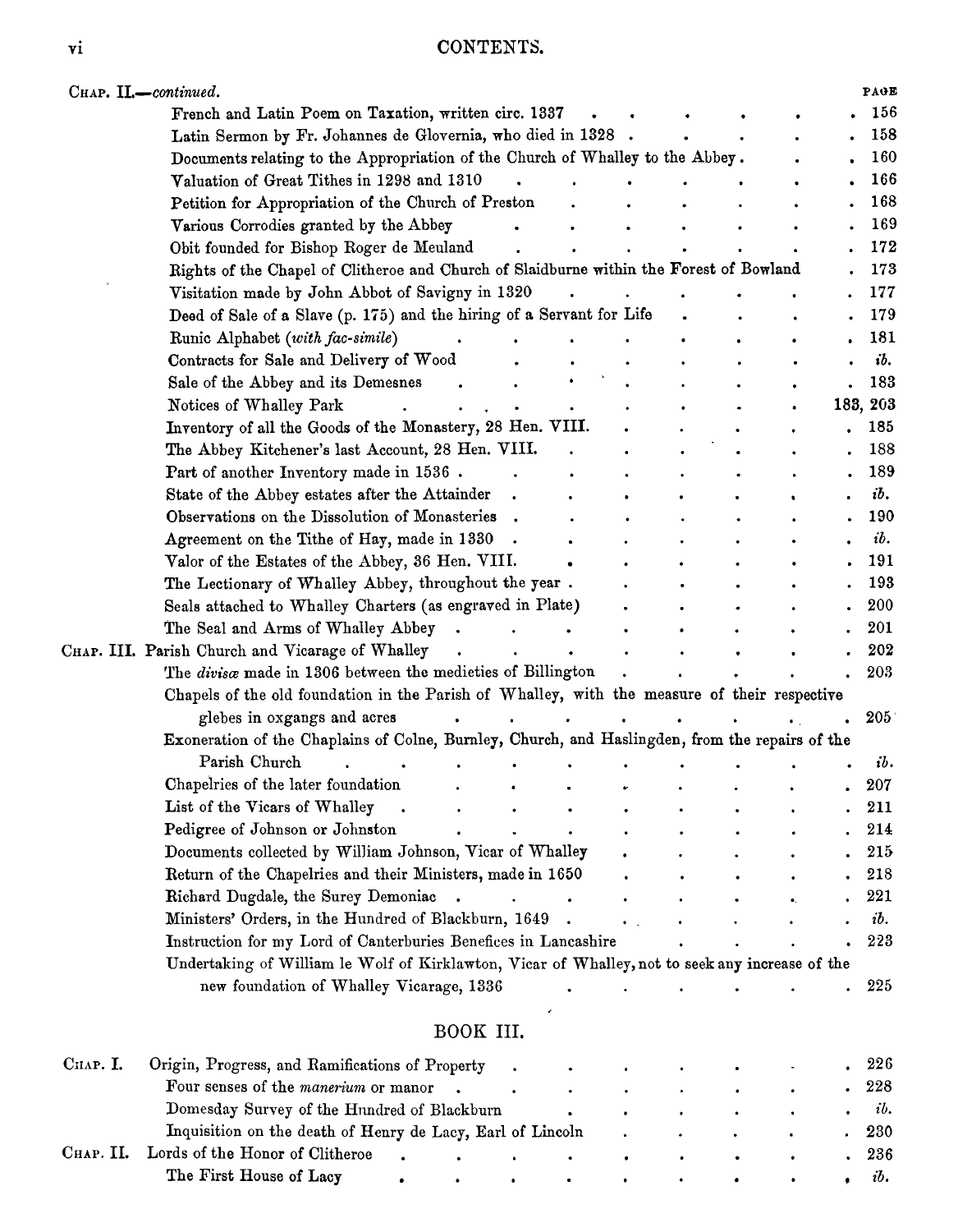#### CONTENTS.

|                                                                                               |        |  |  | PAGE |
|-----------------------------------------------------------------------------------------------|--------|--|--|------|
| Снар. II.-continued.                                                                          |        |  |  |      |
| Hugh de la Val, the intruding Lord of Clitheroe                                               |        |  |  | 237  |
| The family of Lizours, and Second House of Lacy                                               |        |  |  | 239  |
| The Royal House of Lancaster .                                                                |        |  |  | 252  |
| George Monck, Duke of Albemarle, and his Descendants                                          |        |  |  | 253  |
| CHAP. III. Castle of Clitheroe, and Chapel of St. Michael in Castro                           |        |  |  | 255  |
| List of Chaplains                                                                             |        |  |  | 257  |
| Calendar of Documents relating to the Chapel                                                  |        |  |  | 258  |
| CHAP. IV. Honor of Clitheroe, with the Forest and other Demesnes                              |        |  |  | 263  |
| Feodary of the Earl of Lincoln in Blackburnshire                                              |        |  |  | ib.  |
| Custumale of Blackburnshire, taken by inquisition 3 Hen. IV.                                  |        |  |  | 265  |
| Officers of the Honor of Clitheroe                                                            |        |  |  | 267  |
| Senescalli, or Stewards of Blackburnshire                                                     |        |  |  | 268  |
|                                                                                               |        |  |  |      |
| FORESTS.-The Laws and Customs of ancient Forests                                              |        |  |  | 270  |
| The Forests of Blackburnshire and Bowland                                                     |        |  |  | 282  |
| Commission for granting lands within the Forest, 22 Hen. VII                                  |        |  |  | 286  |
| Proceedings against the Tenants in the Forest, temp. James I. .                               |        |  |  | 287  |
| Petition of the Copyholders, temp. Charles II.                                                | $\sim$ |  |  | 289  |
| Charter of Henry de Lacy, Earl of Lincoln, to Blackburnshire                                  |        |  |  | 290  |
| Quitclaim of the Abbot of Kirkstall, to Margaret Countess of Lincoln and Pembroke, for timber |        |  |  |      |
| in the Forest<br>۰                                                                            |        |  |  | ib.  |
| Charges of Queen Isabella against the Abbot of Whalley and others                             |        |  |  | ib.  |
| Letter of King Edward III. to John Radcliffe, Steward in 1348.                                |        |  |  | ib.  |
| Customs of the Honor of Clitheroe, in 1670                                                    |        |  |  | 292  |
| PENDLE FOREST. The hill, or mountain, and George Fox's Well                                   |        |  |  | 296  |
| Sudden eruption of water in the year 1669                                                     |        |  |  | ib.  |
| Vaccaries in the Forest, temp. Hen. VII. and Edw. IV. .                                       |        |  |  | 297  |
| NEWCHURCH IN PENDLE.                                                                          |        |  |  | 299  |
| HEYHOUSES                                                                                     |        |  |  | 300  |
| Witchcraft in Pendle Forest, 1633                                                             |        |  |  | ib.  |
| Charter of Henry de Lacy regarding the boundaries between Bernoldswick and his forest         |        |  |  | 304  |
| FENCE, and the Vaccaries of Sabden, West Close, and Higham                                    |        |  |  | 305  |
| IGHTENHILL PARK<br>$\bullet$                                                                  |        |  |  | 306  |
| Accompts of the royal Equitium, or haras, of Ightenhill.                                      |        |  |  | 308  |
| Accompts for repairing the houses of the manor, 1426                                          |        |  |  | 312  |
| List of Parkers of Ightenhill                                                                 |        |  |  |      |
| The Forest or Chase of TRAWDEN                                                                |        |  |  | 313  |
| The Chase of ROSSENDALE                                                                       |        |  |  | ib.  |
| Ancient entrenchment of THE DYKES                                                             |        |  |  | 314  |
|                                                                                               |        |  |  | ib.  |
| The Booths and Vaccaries of Rossendale, 22 Hen. VII. .<br>The Park of MUSBURY                 |        |  |  | 315  |
|                                                                                               |        |  |  | 316  |
| NEW CHURCH IN ROSSENDALE                                                                      |        |  |  | 318  |
| The Chapel of GOODSHAW, the village of BACOPE, and river Irwell                               |        |  |  | 320  |
| The Chace of ACCRINGTON and leases of the Vaccary of Antley.                                  |        |  |  | 321  |
| The mine of iron-stone                                                                        |        |  |  | 322  |
| The manor of Torrington                                                                       |        |  |  | 323  |
| Charters of Roger de Montbegon to the Priory of Bretton                                       |        |  |  | 324  |
| $b2+$                                                                                         |        |  |  |      |
|                                                                                               |        |  |  |      |